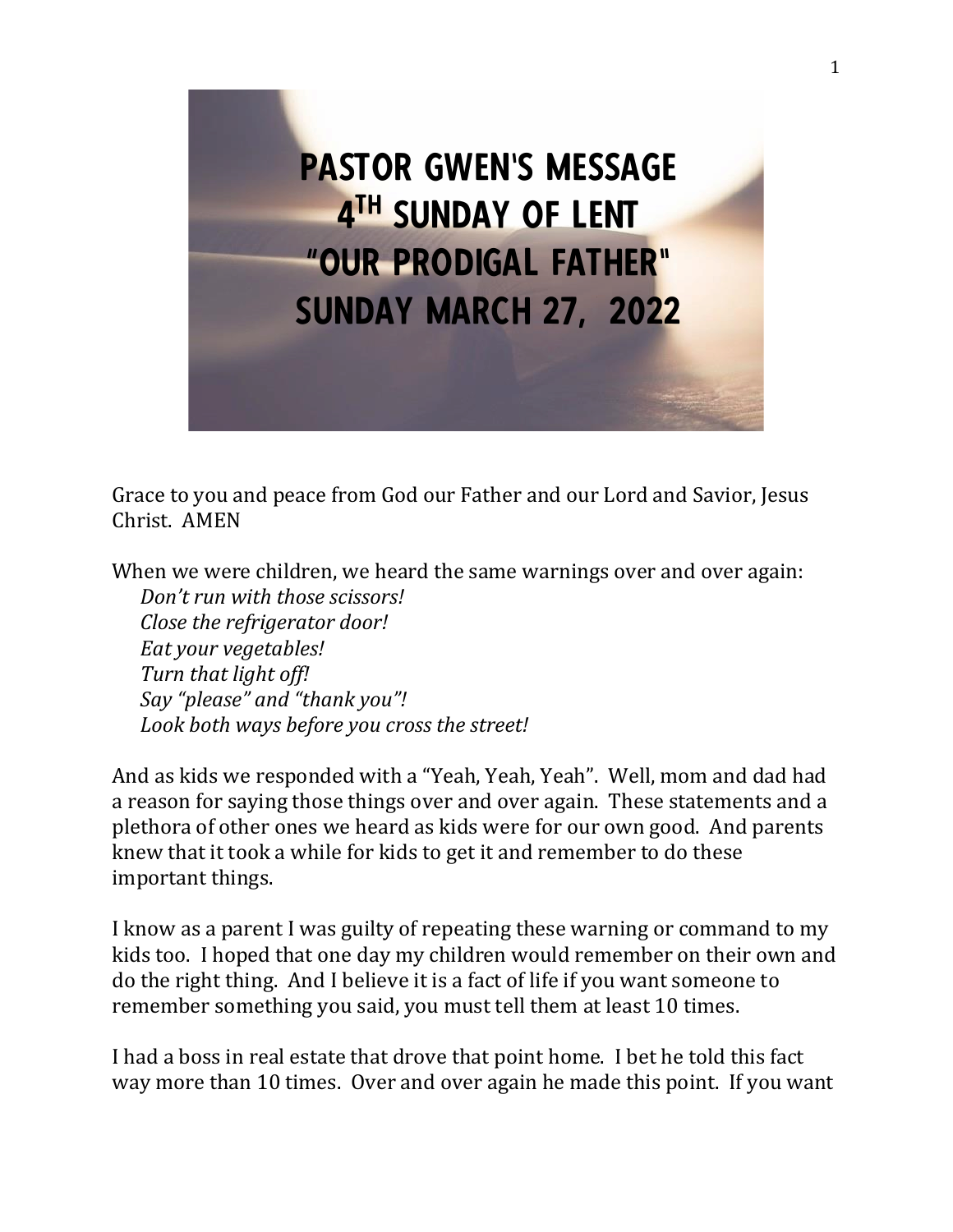to be remembered as their real estate agent, you need to keep your name in front of them. Yup, you guessed it over and over again!

I do believe that there are a few things in life that we do need to hear over and over again. I don't know about you, but I long to be told "I love you" from my kids, my spouse, and even my friends. Certainly, the fact that God loves us is something we never get tired of hearing and bears repeating. When things are said that are chocked full of meaning, they truly are worth hearing again.

And so, it is with our Gospel story this morning with the parable of the Prodigal Son. It is an important story for Christians everywhere and is worth repeating. It is the story of unapologetic love; the kind of love God has for all of us. What better way to understand God's radical, sacrificial, extravagant love for you and me than in this parable?

As I was working on this message, I heard it told in a little different way by Dr Jeffrey K. London. Here goes his rendition with a more contemporary spin.

There was a man who had two children, the eldest was a girl, the youngest a boy. The man owned a car dealership in Tulsa, Oklahoma and was out on the lot one day when his young son came to him and said, "Dad, I want a new Mercedes convertible and my share of the family fortune and I'll get out of your hair. I'm going off to conquer the world! You'll never hear from me again!"

So, the father regretfully divided up the money and got his young son a Mercedes convertible and waved goodbye. A few days later the young son found himself at a blackjack table in Las Vegas, Sin City. It didn't take long for the young son to lose everything—all the money, the car, everything was gone.

And with nothing left, and after having been kicked out of a comped room at the casino, the young son found himself alone, completely, and utterly alone. With nowhere to go and no money left, the young son was forced to hire himself out as a pool boy to Celine Dion. It proved to be a horrible existence.

But then one day the young son came to his senses. He looked around at what had become of his life and proclaimed out loud, "How many of my Dad's employees have it better than this! Here I am with nothing, barely existing as a pool boy and I can't get that Titanic song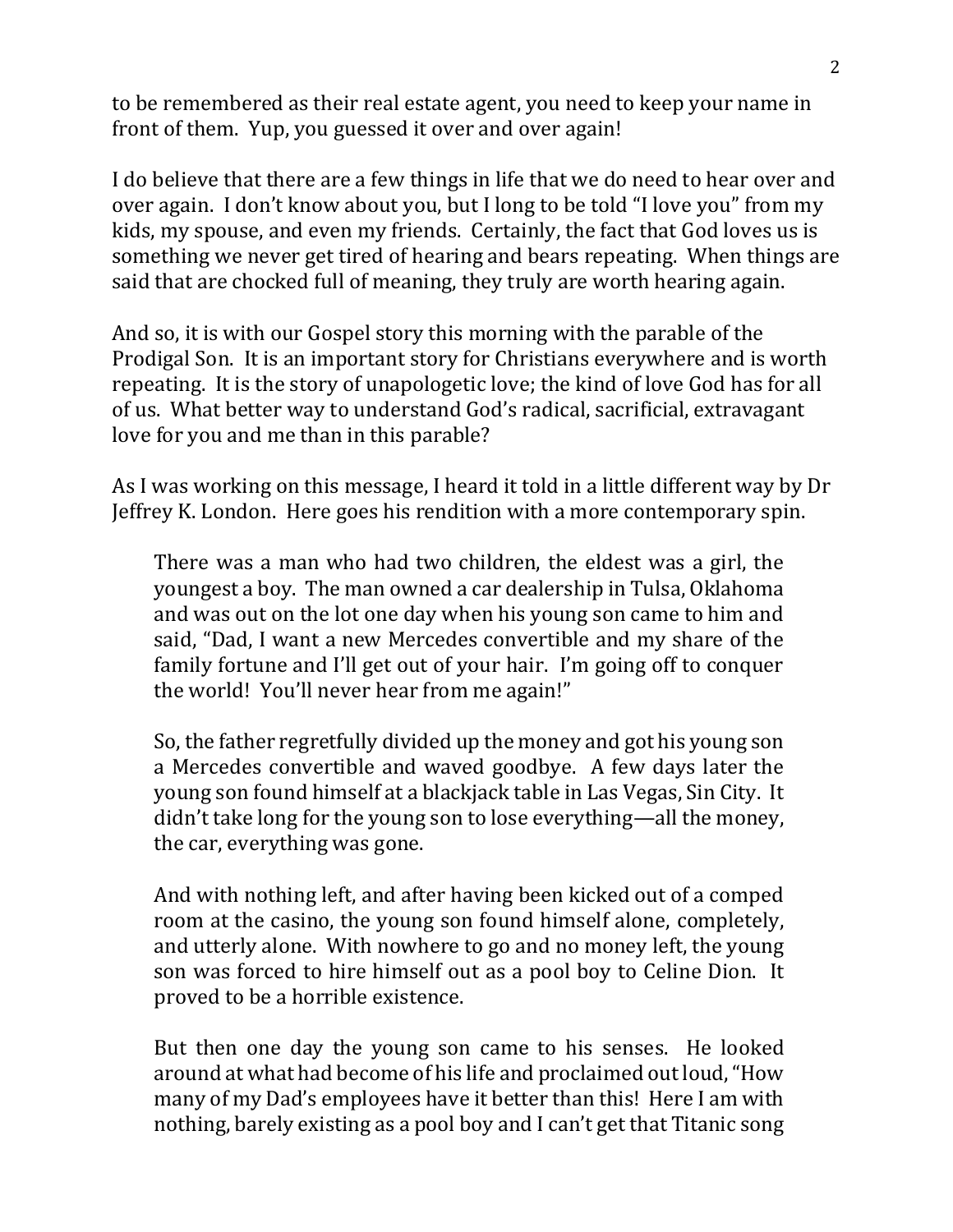out of my head! I know what I'll do. I'll go to my Dad and say to him. 'Dad, I really messed up. I mean, I really, really messed up. I well, . . . I . . . I sinned. I sinned against you, and I sinned against God. I squandered everything, it's all gone, so I don't even have a peace offering to lay before you. But maybe, just maybe, you'll consider taking me back as one of your employees!'"

So, the young son set off from home. When his Dad saw him coming down Memorial, he jumped for joy and ran out into busy traffic and put his arms around his son and gave him, a nuggie. Then the young son said to him, "Dad, I really blew it, I messed up big time I'm a loser. I sinned against you and God. I lost everything. Can I have a job?"

But his Dad said, "Nonsense!" And then his Dad proceeded to tell one of his employees, "Run up to Saks Fifth Avenue and get the best suit and shoes they have and get him an i-phone., the newest version available. And then call the caterer because we're going to have a party, for my young son was dead and is alive again; he was lost and is found!" And then the party began.

But the elder daughter was in the lot selling cars when suddenly she heard that titanic song blaring over the loudspeakers and lots of laughing coming from the showroom. So, the elder daughter called one of the employees and asked what was going on. She was told that her loser brother had returned, and their Dad was throwing a party for him.

Well, that made her mad, really mad. So mad that she locked herself in a mini-van and refused to come out. Her Dad came out and pleaded with her to come join the party, but she refused. Eventually she rolled down the window and said to her Dad, "Listen, I've been working myself to the bone all these years! You never threw a party for me and my friends! You never called the caterer for me! I've done everything you've told me to do and then some! You'd think I would be the one you were proud of and grateful for, not 'Doofus' over there! HE comes home after carousing with prostitutes and losing everything and you treat him like he's something special! What about me? Remember me? I'm the faithful one! Where's the justice? Have I been good all these years for nothing? I want to belong too! I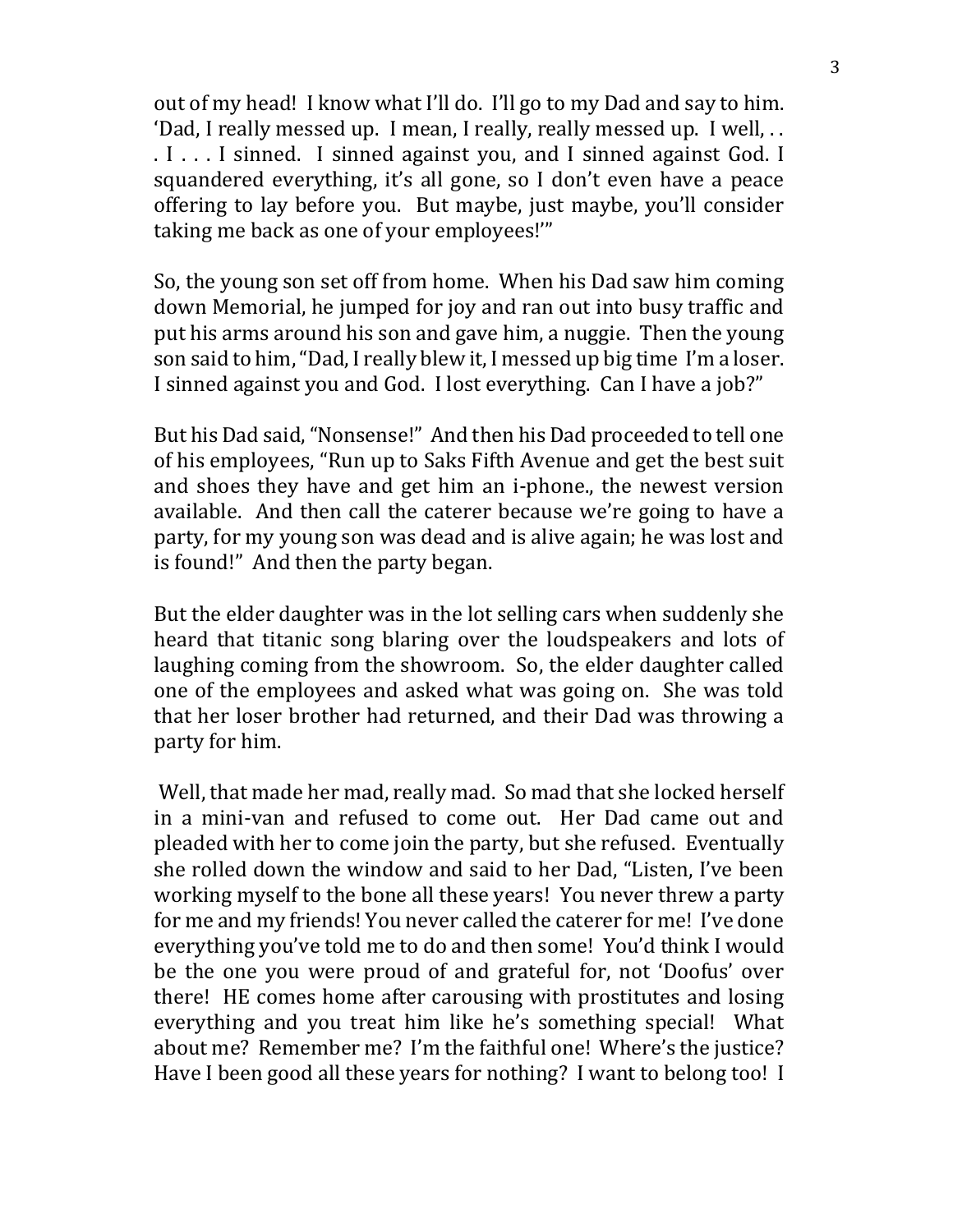want to be loved too! Will somebody please tell me how to earn your love?

Then her Dad said to her, "Daughter, you are always with me. Everything I have is yours. But we had to celebrate and throw a party, because your brother was. . . your brother was Celine Dion's pool boy! And now he's back with us; he was dead and now he's alive; he was lost and now he's found!"

I think you get the idea that it does not matter how you set the story, the message is the same. It also does not matter how many times you have heard this parable; the message is the same. It is a timeless story. It is a priceless story we need to hear over and over again.

So, what is the message here? Well, I think there is not just one message in this ageless story. What does Jesus want us to hear and remember in this parable of the Prodigal Son? What is the good news in it? First, I ask do you know what the word prodigal means? We do not use this word much today, but it has a negative connotation. Prodigal means generous, abundant, or wasteful. As an adjective our dictionary says it means someone lavish in giving. As a noun it is a person who spends lavishly. So, it is not necessarily a bad trait to have, to be excessive, extravagant, lavish, and unrestrained.

The Gospel writers, Luke in this case did not name this parable. That came much later in history, and I think they got it wrong. I think that the title of this story should be the Prodigal Father. I think one of the lessons to learn is that our Father in Heaven is a most forgiving, prodigal dad in the most positive sense of the word. He lavishly extends his love to us whether we deserve it or not. He is extravagant with his forgiveness and excessive with His goodness to all His children.

On the other hand, the children are also prodigals but in the negative sense. They are wasteful, reckless, and extravagant in their own way. They have fallen away from the family values and are selfish. They are lost and rebellious against their father.

So, who are you in this story? I think at different times and stages in life we can admit that we have been both the daughter and the son. How about you? Or are you the father? Maybe we do see a little of each of these characters in